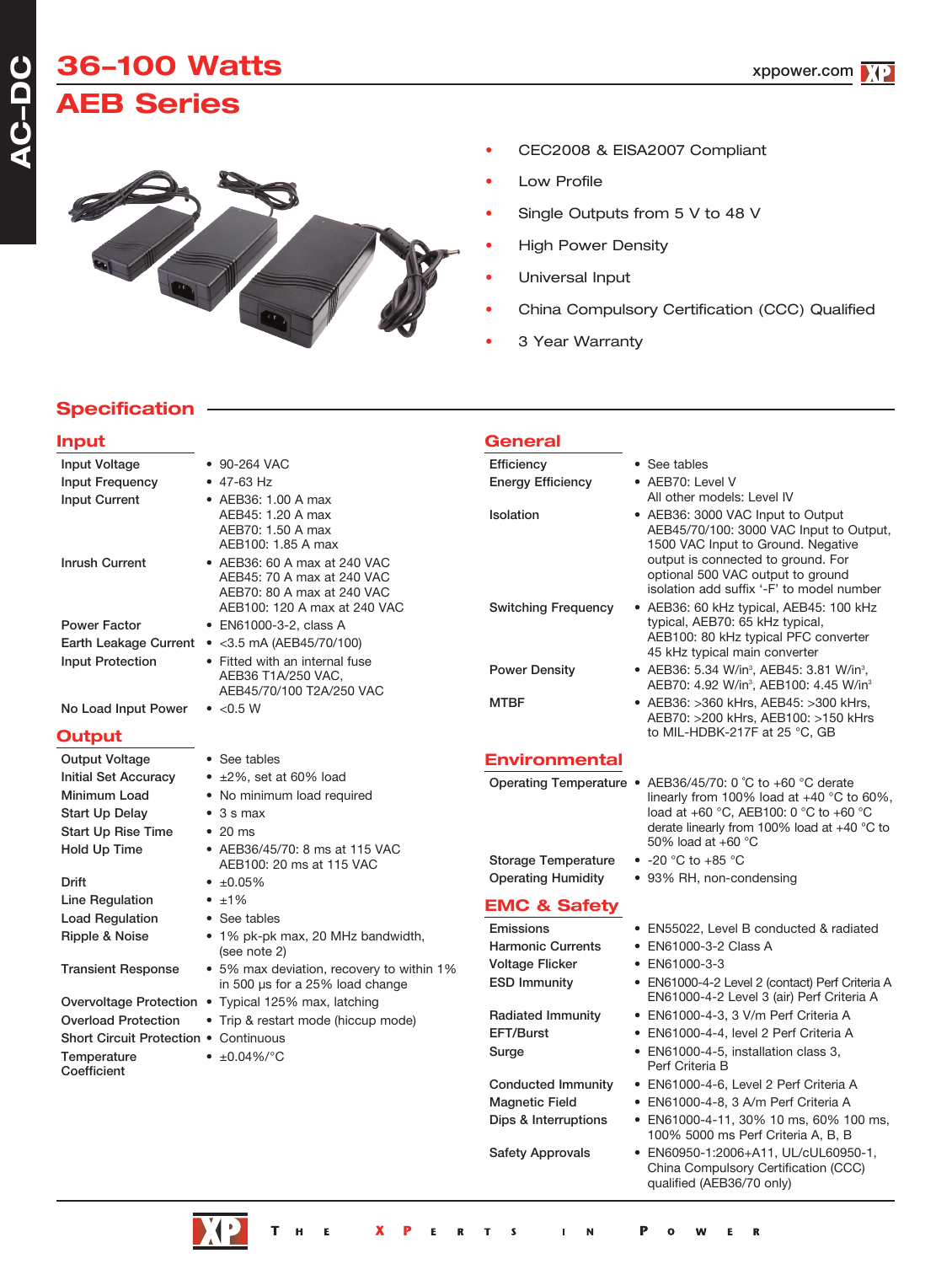# **AEB36100 Models and Ratings**

|--|

| <b>Output Power</b> | <b>Output Voltage</b> | <b>Output Current</b> | Load Regulation <sup>(1)</sup> | Efficiency <sup>(3)</sup> | <b>Model Number</b> |
|---------------------|-----------------------|-----------------------|--------------------------------|---------------------------|---------------------|
| 20 W                | 5.0 V                 | 4.00 A                | ±6%                            | 73%                       | AEB36US05           |
| 27 W                | 9.0V                  | 3.00A                 | ±5%                            | 77%                       | AEB36US09           |
| 30 W                | 12.0 V                | 2.50A                 | ±5%                            | 78%                       | AEB36US12           |
| 32 W                | 13.5 V                | 2.40A                 | ±5%                            | 80%                       | AEB36US13           |
| 36 W                | 15.0V                 | 2.40A                 | ±3%                            | 80%                       | AEB36US15           |
| 36 W                | 18.0 V                | 2.00A                 | $±2\%$                         | 81%                       | AEB36US18           |
| 36 W                | 24.0 V                | 1.50A                 | $±2\%$                         | 81%                       | AEB36US24           |
| 36 W                | 48.0 V                | 0.75A                 | $±2\%$                         | 83%                       | AEB36US48           |

### **Notes**

1. Load regulation is measured from 60% to full load and from 60% to 20% load (60% ±40% full load).

2. Measured at the output connector with a 0.1  $\mu$ F ceramic capacitor and a 10  $\mu$ F electrolytic capacitor.

*3. Minimum average of efficiencies measured at 25%, 50%, 75% & 100% load.*

### **AEB45**

| <b>Output Power</b> | <b>Output Voltage</b> | <b>Output Current</b> | Load Regulation <sup>(1)</sup> | Efficiency <sup>(4)</sup> | Model Number <sup>(3)</sup> |
|---------------------|-----------------------|-----------------------|--------------------------------|---------------------------|-----------------------------|
| 45 W                | 12.0 V                | 3.75 A                | ±3%                            | 84%                       | AEB45US12                   |
| 45 W                | 15.0 V                | 3.00 A                | ±3%                            | 85%                       | AEB45US15                   |
| 45 W                | 18.0 V                | 2.50A                 | $±2\%$                         | 85%                       | AEB45US18                   |
| 45 W                | 19.0 V                | 2.37 A                | $±2\%$                         | 85%                       | AEB45US19                   |
| 45 W                | 24.0 V                | 1.88 A                | $±2\%$                         | 86%                       | AEB45US24                   |
| 48 W                | 48.0 V                | 1.00A                 | $±2\%$                         | 87%                       | AEB45US48                   |

#### **Notes**

1. Load regulation is measured from 60% to full load and from 60% to 20% load (60% ±40% full load).

2. Measured at the output connector with a 0.1  $\mu$ F ceramic capacitor and a 10  $\mu$ F electrolytic capacitor.

*3. For optional 500 VAC output to ground isolation add suffix '-F' to model number.*

*4. Minimum average of efficiencies measured at 25%, 50%, 75% & 100% load.*

### **AEB70**

| <b>Output Power</b> | <b>Output Voltage</b> | <b>Output Current</b> | Load Regulation <sup>(1)</sup> | Efficiency <sup>(5)</sup> | Model Number <sup>(3)</sup> |
|---------------------|-----------------------|-----------------------|--------------------------------|---------------------------|-----------------------------|
| 66 W                | 12.0 V                | 5.50 A                | ±5%                            | 82%                       | AEB70US12                   |
| 69 W                | 15.0 V                | 4.60 A                | ±3%                            | 84%                       | AEB70US15 <sup>(4)</sup>    |
| 70 W                | 18.0 V                | 3.90 A                | $±2\%$                         | 84%                       | AEB70US18(4)                |
| 72 W                | 19.0V                 | 3.70 A                | $±2\%$                         | 84%                       | AEB70US1949                 |
| 72 W                | 24.0 V                | 3.00A                 | $±2\%$                         | 85%                       | AEB70US24(4)                |
| 72 W                | 48.0 V                | 1.50 A                | $±2\%$                         | 87%                       | AEB70US48(4)                |

#### **Notes**

1. Load regulation is measured from 60% to full load and from 60% to 20% load (60% ±40% full load).

2. Measured at the output connector with a 0.1  $\mu$ F ceramic capacitor and a 10  $\mu$ F electrolytic capacitor.

*3. For optional 500 VAC output to ground isolation add suffix '-F' to model number.*

*4. Energy efficiency level V.*

*5. Minimum average of efficiencies measured at 25%, 50%, 75% & 100% load.*

### **AEB100**

| <b>Output Power</b> | <b>Output Voltage</b> | <b>Output Current</b> | Load Regulation <sup>(1)</sup> | Efficiency <sup>(4)</sup> | Model Number <sup>(3)</sup> |
|---------------------|-----------------------|-----------------------|--------------------------------|---------------------------|-----------------------------|
| 100 W               | 12.0V                 | 8.34 A                | ±4%                            | 85%                       | AEB100PS12                  |
| 100 W               | 12.5V                 | 8.00 A                | ±4%                            | 85%                       | AEB100PS125                 |
| 100 W               | 15.0V                 | 6.67 A                | ±4%                            | 85%                       | AEB100PS15                  |
| 100 W               | 24.0 V                | 4.17 A                | $±2\%$                         | 85%                       | AEB100PS24                  |
| 100 W               | 48.0 V                | 2.08A                 | $±2\%$                         | 85%                       | AEB100PS48                  |

#### **Notes**

1. Load regulation is measured from 60% to full load and from 60% to 20% load (60% ±40% full load).

2. Measured at the output connector with a 0.1  $\mu$ F ceramic capacitor and a 10  $\mu$ F electrolytic capacitor.

*3. For optional 500 VAC output to ground isolation add suffix '-F' to model number.*

*4. Minimum average of efficiencies measured at 25%, 50%, 75% & 100% load.*

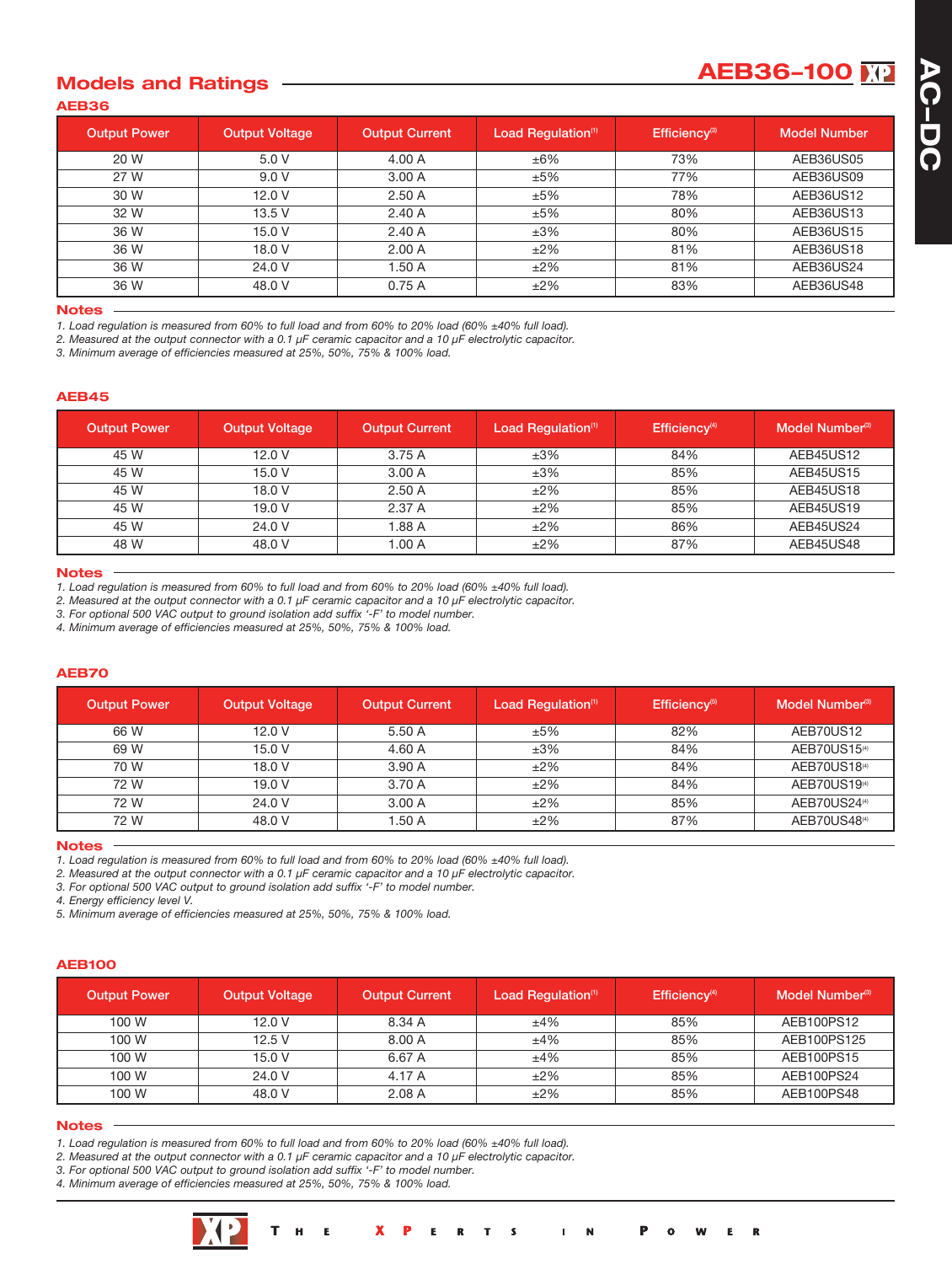## **Mechanical Details** ————————————————————**AEB36/45**

### **AEB36**

**A C** $\overline{\phantom{a}}$ **DC**

Power Cord Order Part: UK - UK-MAINS-8 European - EU-MAINS-8 US - US-MAINS-8



### **Notes**

 $\circledcirc$ 

- 1. All dimensions shown in inches (mm).
- 2. Weight: 0.42 lbs (190 g) approx.
- 3. Tolerance is ±0.02 (±0.5) maximum, except output cable length.
- 4. Output connector is 5.5 mm dia. outer barrel, inner dia. is 2.5 mm with a center + and outer shell polarity.
- 5. Optional output connectors available, contact sales for details.
- 6. Length of mains lead: 76 inches (1930 mm) approx



- 3. Tolerance is  $\pm 0.02$  ( $\pm 0.5$ ) maximum, except output cable length.
- 4. Output connector is 5.5 mm dia. outer barrel, inner dia. is 2.5 mm with a center + and outer shell polarity.
- 5. Optional output connectors available, contact sales for details.
- 6. Length of mains lead: 76 inches (1930 mm) approx



 $\mathbf R$